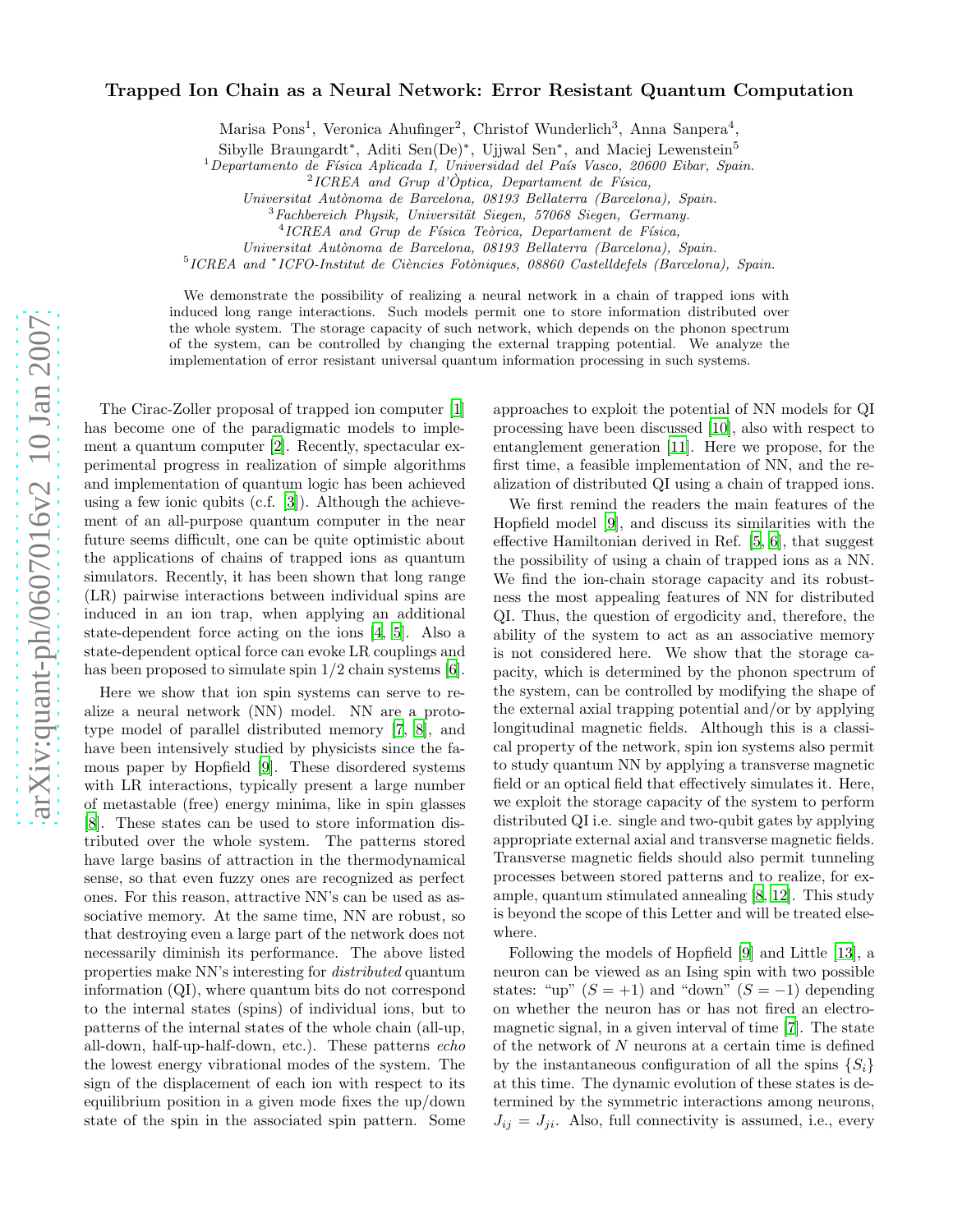neuron can receive an input from any other one, and send an output to it. The Hamiltonian reads:

<span id="page-1-1"></span>
$$
H = -\frac{1}{2} \sum_{i,j}^{N} J_{ij} S_i S_j + h \sum_{i}^{N} S_i,
$$
 (1)

where h corresponds to an external magnetic field. The interactions are determined by the patterns or configurations of spins to be stored in the network. These patterns will be learned if the system is able to accommodate them as attractors, implying that a large set of initial configurations of the network will be driven dynamically to those patterns. A possible choice of the interactions is

<span id="page-1-2"></span>
$$
J_{ij} = \frac{1}{N} \sum_{\mu=1}^{p} \xi_i^{\mu} \xi_j^{\mu},
$$
 (2)

with  $i \neq j$ . The p sets of  $\{\xi_i^{\mu}\} = \pm 1$  are the patterns to be stored. The network will have the capacity of storage and retrieval of information, if the dynamical stable configurations (local minima) reached by the system  $\{S_i\}$ are correlated with the learned ones  $\{\xi_i^{\mu}\}\$ . Although the interactions have been constructed to guarantee that certain specified patterns are fixed points of the dynamics, the non-linearity of the dynamical process may induce additional attractors, the so-called spurious states.

Recently it has been shown that the Hamiltonian describing a linear chain of harmonically trapped ions exposed to a magnetic field gradient [\[5](#page-3-4)] or interacting with convenient laser fields [\[6](#page-3-5)] can be transformed into an effective spin-spin hamiltonian with LR interactions  $(J_{ij}^{\alpha})$ , mediated by the collective motion of the ions:

<span id="page-1-0"></span>
$$
H = -\frac{1}{2} \sum_{\alpha,i,j} J_{ij}^{\alpha} \sigma_i^{\alpha} \sigma_j^{\alpha} + \sum_{\alpha,i} B_i^{\alpha} \sigma_i^{\alpha}, \qquad (3)
$$

<span id="page-1-3"></span>
$$
J_{ij}^{\alpha} = \frac{(F^{\alpha})^2}{m} \sum_{n} \frac{M_{i,n}^{\alpha} M_{j,n}^{\alpha}}{\omega_{\alpha,n}^2},
$$
 (4)

with  $\alpha = x, y, z, (i, j)$  label the ions,  $\sigma$  are the Pauli matrices,  $F^{\alpha}$  the force in the  $\alpha$  direction experimented by the ions, m the ion mass and  $\omega_{\alpha,n}$  the angular frequency of the vibrational mode n.  $M_{i,n}^{\alpha}$  are the unitary matrices that diagonalize the vibrational Hamiltonian:  $M_{i,n}^{\alpha}\kappa_{i,j}^{\alpha}M_{j,m}^{\alpha}=\omega_{\alpha,n}^2\delta_{nm}$ , where  $\kappa_{i,j}^{\alpha}$  are the elastic con-stants of the chain [\[14](#page-3-13)]. The coefficient  $M_{i,n}^{\alpha}$  gives the scaled amplitude of the local oscillations of ion i around its equilibrium position, when the collective vibrational mode *n* is excited. Thus, the eigenvectors of  $M$  describe each ion's contribution to a given vibrational mode, while the eigenvalues provide the frequencies,  $\omega_{\alpha,n}$  of the collective modes.

The external trapping frequencies are chosen such that the laser cooled ions crystallize in a linear chain (i.e.  $\omega_{x,1} = \omega_{y,1} \gg \omega_{z,1}$  and the external forces act on the

z–axis (i.e.  $F^x = F^y = 0$ ), so that the index  $\alpha$  is dropped. Henceforth, we consider zero magnetic fields  $B_i = 0$  [\[15\]](#page-3-14). If we substitute the Pauli matrices in Eq.[\(3\)](#page-1-0) by Ising spins  $S = \pm 1$  (where the effective spin corresponds to the internal state of the ion), we recover Eq.[\(1\)](#page-1-1) and the possibility to implement a classical NN with this system arises. Nevertheless, there are some differences between both models. First, in the Hopfield model, the interactions  $(Eq.2)$  are determined by the patterns to be stored  $\{\xi_i^{\mu}\} = \pm 1$ , while in the trapped ion chain, the interactions are fixed by the collective modes of the system, i.e., the coefficients  $M_{i,n}$  that do not necessarily equal  $\pm 1$ . Second, in Eq.[\(2\)](#page-1-2), p corresponds to the number of patterns to be stored, which in the limit of large N (number of spins), is bounded from above by  $p = 0.14N$ [\[7\]](#page-3-6). In Eq.[\(4\)](#page-1-3), the sum extends over the total number of vibrational modes which is larger than the total number of stored patterns (spin configurations that the system is able to recover). And finally, in the Hopfield model all the patterns have the same weight while in the ion chain each vibrational mode is weighted by  $1/\omega_n^2$  (Eq.[\(4\)](#page-1-3)). To reproduce as closely as possible a NN behavior, the most relevant requirement is the degeneracy of the vibrational modes. Moreover, the corresponding patterns must have large basins of attraction, i.e. they should correspond to sufficiently different spin configurations, so that each one is dynamically recovered, even if several spins are randomly flipped.

To check the feasibility of implementing a NN model in these ion spin systems, we first find the phonon spectrum using a standard diagonalization procedure, and impose the learning rule i.e., we calculate the spin interactions  $J_{ij}$ , mediated by the collective modes of the ions  $(Eq.(4))$  $(Eq.(4))$  $(Eq.(4))$ . Then, we map a given vibrational mode into a spin configuration (initial spin configuration), evaluate its energy  $(Eq.3)$  and check its dynamical stability under spin flips using a standard Metropolis algorithm in a classical Monte Carlo code. This stability is essential for adiabatic QI processing. Explicitly, from the initial configuration we randomly flip  $r$  spins, and let the system evolve towards equilibrium assuming a noiseless scenario. If the system recovers the initial configuration, it is stable under the flip of  $r$  spins. We define the initial overlap as  $m_i = (N - r)/N$ . After dynamical evolution, the final overlap is given by  $m_j = (N - s)/N$  where s is the number of spins that differ from the initial configuration. We repeat this process over  $M$  initial configurations each with  $r$  random spin flips. We evaluate statistically the final overlap with the initial configuration as:  $m_f = (\sum_{j=1}^N m_j n_j)/M$ , being  $n_j$  the number of times that the system reaches the configuration with  $m_j$ . The value of  $m_i$  for which significant decrease of  $m_f$  occurs, is a good measure of the size of the pattern's basin of attraction. For the harmonic trapping potential, the two lowest vibrational modes are the center of mass (CM) (all spins parallel, with  $\omega_1$ ) and the breathing (B)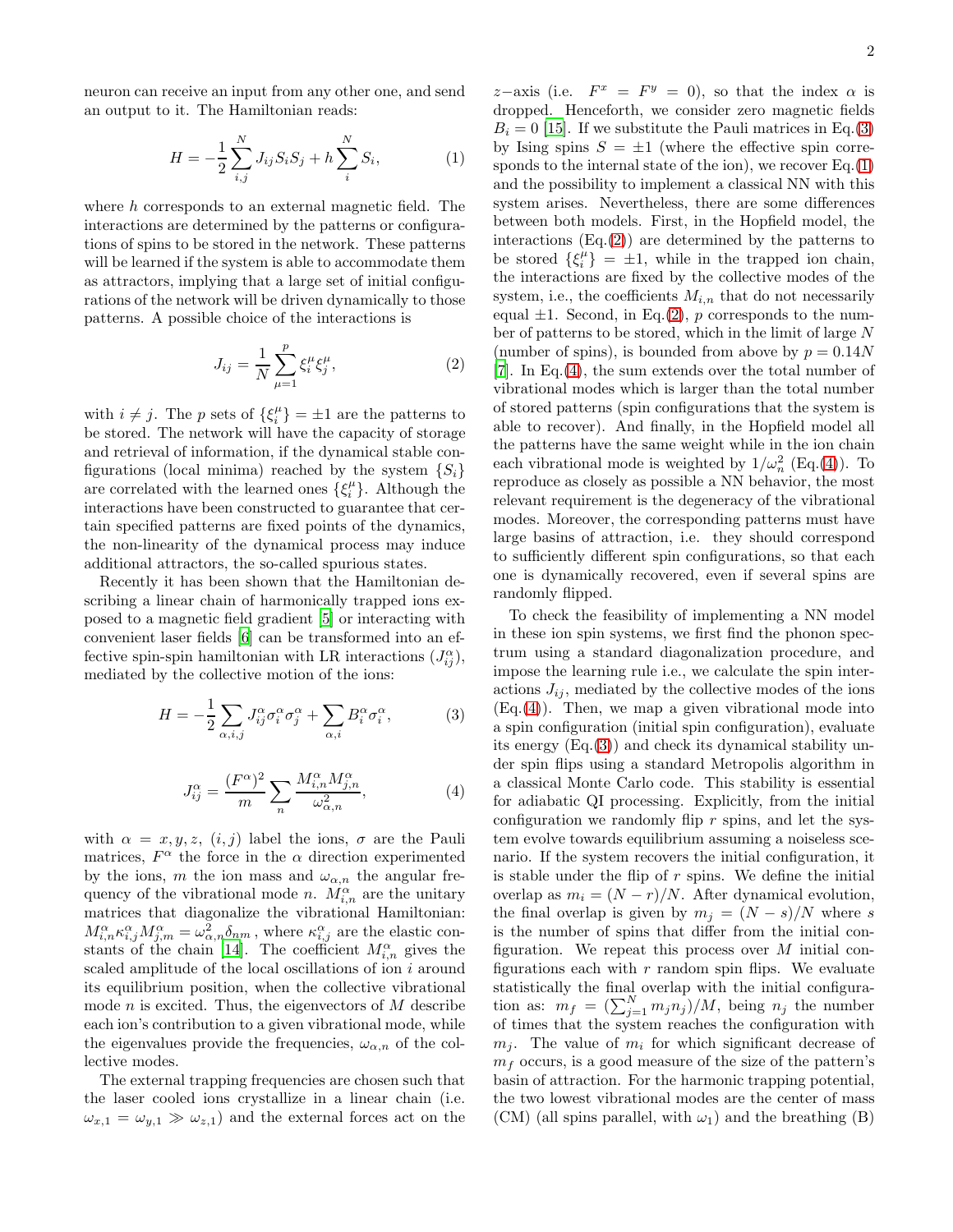

<span id="page-2-0"></span>FIG. 1: (a) Ratio between the frequencies of the second and first vibrational modes as a function of the exponent of the trapping potential for 20  $Ca<sup>+</sup>$  ions. (b) Final overlap averaged over 500 initial configurations as a function of the initial overlap, for the patterns associated with the two lowest vibrational modes of 40 ions in a potential  $V = \rho |x|^{0.5}$  with  $\rho = 6.6 \times 10^{-20} J/m^{1/2}$ . The black squares (triangles) correspond to the first (second) pattern.

mode (half up, half down, with  $\omega_2 = \sqrt{3}\omega_1$ ) [\[16](#page-3-15)]. We find that the pattern associated with the CM mode is stable up to the flip of half of the spins, while the one associated with the B mode is already unstable under a single spin flip. Thus, only the spin configuration associated with the CM mode can be recovered (i.e., stored). To increase the storage capacity of the network, we consider here  $V(x) = \rho \mid x \mid^{\gamma}$ , achievable using additional control by dc electrodes  $([4](b)$  $([4](b)$  $([4](b)$ , see also  $[17]$ ). We calculate the ratio  $\omega_2/\omega_1$ , as a function of  $\gamma$ , for Ca<sup>+</sup> ions. For  $N \geq 20$ , this ratio depends neither on the number of ions, nor on the value of  $\rho$ . For  $\gamma \geq 1$ , the ratio is ≈  $\sqrt{3}$ , and as in the harmonic case, severe limitations on the storage capacity appear (see Fig[.1\(](#page-2-0)a)). However, for  $0.25 < \gamma < 0.8$ , the two lowest modes become nearly degenerate. The storage capacity for a system of 40 Ca<sup>+</sup> ions trapped in a potential with  $\gamma = 0.5$  is displayed in Fig. [1\(](#page-2-0)b), where the final overlap is depicted as a function of the initial overlap for the patterns associated with the two lowest vibrational modes.  $m_f$  is close to 1 up to 8 spin flips, meaning that the system is able to recover four patterns (the two associated with the two lowest modes plus the two corresponding to a global spin flip). The system sometimes reaches a slightly deformed configuration, which differs only in 1 spin flip from the original one (spurious states), making  $m_f$  slightly smaller than 1. Specifically, the probability of recovering the two modes is above 98%, up to 3 initial random spin flips, and above 97\% up to 8  $(m_i = 0.8)$ .

Having shown that our system can be robust for clas-



<span id="page-2-1"></span>FIG. 2: (Color online) Fidelities of the  $H$  gate (left) and the Bell gate (right), with respect to time  $(r_2 = 0.95r_1)$ . The classical fidelity bounds are 2/3 and 2/5, respectively (horizontal dashed lines). The inset in gray shows the fields  $A\lambda$ and  $B_1 \lambda = 10^{-5} B \lambda$  and  $B_2 \lambda = 10^{-6} B \lambda$  with respect to time. For adiabaticity, the chosen fields require  $T \gg 7 \times 10^6 \hbar / \lambda$ . The fidelities are largely independent of the actual dynamics of the fields.

sical information storage, we explore now its capability for distributed quantum computing in an error resistant way (cf. [\[18\]](#page-3-17)), i.e. robust with respect to the partial damage of the system. To this aim, we consider a system of 8 spin-1/2 particles (as in [\[19](#page-3-18)]) in a trapping potential with  $\gamma \simeq 0.5$ . The vibrational spectrum is, except for the lowest two modes, highly non-degenerate, with rapidly increasing eigenvalues. Thus, we consider only the contributions of the spin configurations associated with the three lowest motional modes which, up to a gauge transformation, correspond to: all-up, half-up-half-down, 2 up-4-down-2-up. We encode the information in the first two, and consider the third one as noise. The phonon mode amplitudes are approximated as  $M_{i,m} = \xi_i^m = \pm 1$ (exact for periodic boundary conditions). Additionally, time dependent "magnetic" fields in the  $z(B_1, B_2)$  and x (A) directions are applied leading to the following expression for a Quantum Neural Network (QNN) Hamiltonian:

$$
H_{QNN}(t) = -\lambda \Big[ r_1 (S_1^z + S_2^z + S_3^z + S_4^z)^2 +
$$
  
\n
$$
r_2 (S_1^z + S_2^z - S_3^z - S_4^z)^2 + r_3 (S_1^z - S_2^z - S_3^z + S_4^z)^2
$$
  
\n
$$
+ A(S_1^x + S_2^x + S_3^x + S_4^x)
$$
  
\n
$$
+ B_1 (S_1^z + S_2^z) + B_2 (S_3^z + S_4^z) \Big],
$$
 (5)

where  $S_i^{\alpha} = \sigma_{2i-1}^{\alpha} + \sigma_{2i}^{\alpha}, i = 1, \ldots, 4$ , and  $r_1 \approx r_2 \gg r_3 >$ 0. With  $\lambda$  in energy units, all the other parameters in  $H_{QNN}$  are dimensionless.  $B_1, B_2$ , and A are chosen initially  $(t = t_0)$  such that the ground  $|G(t_0)\rangle$ , and the first three excited states  $|E_i(t_0)\rangle$  correspond to:  $|\uparrow\uparrow\uparrow\uparrow\uparrow\uparrow\rangle_z$ ,  $|\downarrow\downarrow\downarrow\downarrow\downarrow\downarrow\downarrow\rangle_z$ ,  $|\uparrow\uparrow\uparrow\uparrow\downarrow\downarrow\downarrow\rangle_z$ , and  $|\downarrow\downarrow\downarrow\downarrow\uparrow\uparrow\uparrow\uparrow\rangle_z$ .

To demonstrate universality we focus first on a single qubit operation. Identifying  $|0\rangle = |G(t_0)\rangle, |1\rangle = |E_1(t_0)\rangle,$ we consider a single distributed-qubit operation, with a generic qubit  $a_0|G(t_0)\rangle + a_1|E_1(t_0)\rangle$ , evolving adiabatically under the changes of the magnetic fields, to a final state  $a_0|G(t=T)\rangle + a_1|E_1(t=T)\rangle$ . We choose the time